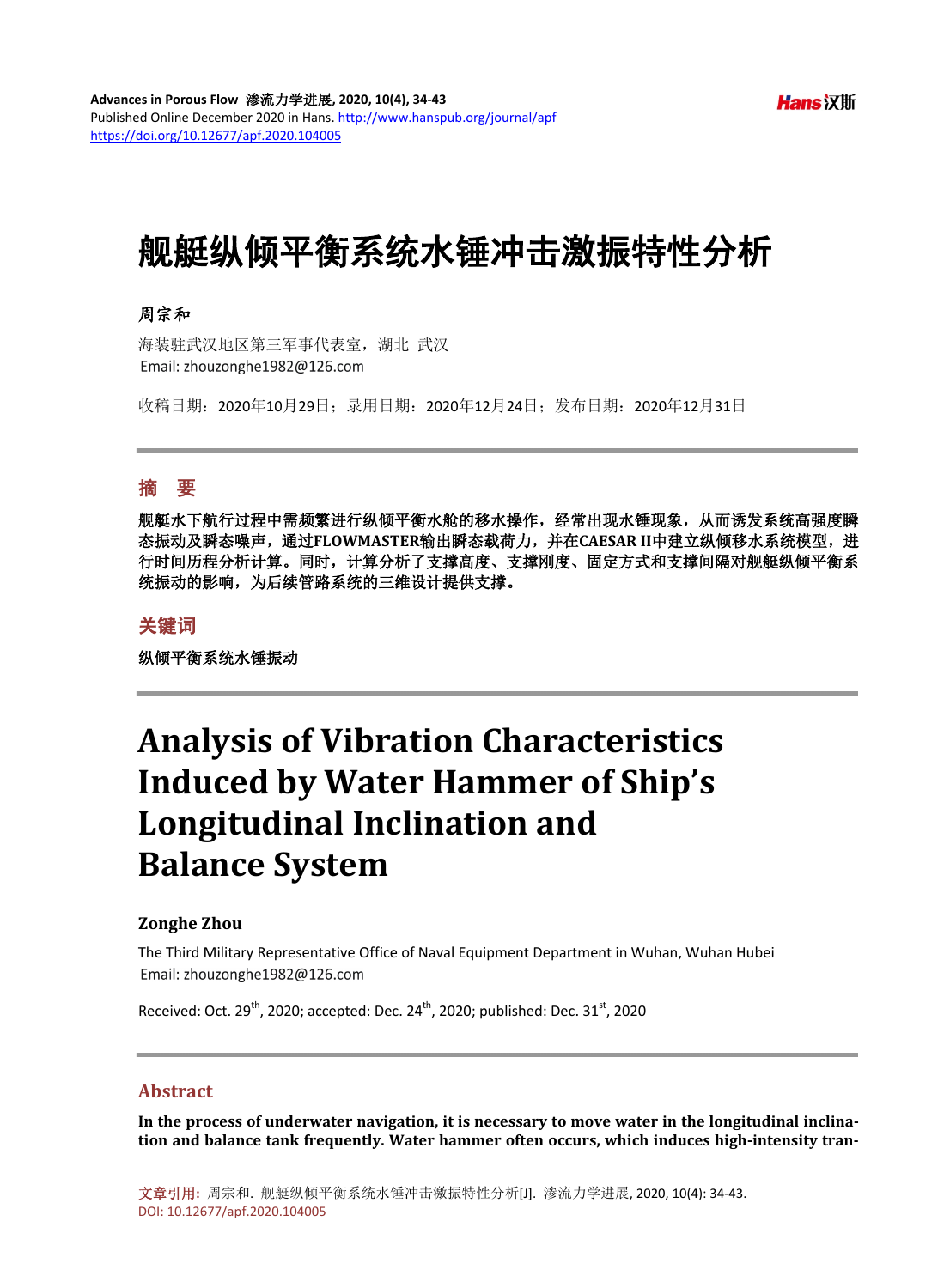**sient vibration and transient noise of the system. The transient load force is output through Flow Master, and the model of water transfer system is established in CAESAR II for time history analysis and calculation. At the same time, the influence of support height, support stiffness, fixing mode and support spacing on the vibration of longitudinal inclination and balance system is calculated and analyzed, which provides support for the subsequent three-dimensional design of pipeline system.**

#### **Keywords**

**Longitudinal Inclination and Balance System Water Hammer Vibration**

Copyright © 2020 by author(s) and Hans Publishers Inc. This work is licensed under the Creative Commons Attribution International License (CC BY 4.0). <http://creativecommons.org/licenses/by/4.0/>  $\odot$   $\odot$ Open Access

## **1.** 引言

舰艇纵倾移水系统的功能是通过艏、艉平衡水舱间的移水,改变艏、艉液舱的动载荷重量,消除纵 倾力矩差,实现纵倾姿态的调整。舰艇水下航行过程中需频繁进行纵倾平衡水舱的移水操作,经常出现 水锤现象。水锤引起的冲击激振十分剧烈,水锤问题[\[1\]](#page-9-0) [\[2\]](#page-9-1) [\[3\]](#page-9-2)是诱发系统高强度瞬态振动及瞬态噪声的 主要原因。因此,需对本系统进行水锤冲击振动的仿真计算。

输流管道,系统操作会诱发水力暂态过程,严重时产生水锤的极端水力现象。作为一种极端的非定 常流动问题,水锤产生的压力升高以波的形式在管道系统中运动,从而造成了在管道中同时并存有流体 运动、压力波动以及管道振动等多种运动的形式,这些具有不同特性的运动形式之间的耦合作用称为流 体与结构之间的耦合(Fluid Structure Interaction), 或简称为流固耦合(FSI)。

通常对管道系统耦合动力学分析[\[4\]](#page-9-3) [\[5\]](#page-9-4)的主要方法有:特征线方法(The Method of Characteristics, MOC)、有限元法(Finite Element Method, FEM)和传递矩阵法(Transfer Matrix Method, TMM)、行波法(The Traveling Wave Method)。

其中有限单元法是将连续的求解域离散为一组有限个单元的组合,这样的组合体能解析地模拟或逼 近求解区域。在流固耦合过程中,流体与固体两相介质交互作用,其非线性特性是非常明显的。不仅流 体运动方程是非线性的,而且耦合运动的特性将随着结构振动的幅值不同而变化,这就使得耦合过程的 力学行为呈现出十分复杂的特征,其数学描述是高度非线性的。与其它方法相比,有限元方法具有对复 杂边界条件和几何形状良好适应性和更容易处理复杂本构关系和非线性问题的优点,因此它能够灵活地 模拟和逼近复杂的求解区域。

## **2.** 水锤基本理论与数学模型

在有压管道中,当流体的流速因为某种原因发生突然改变时,由于流体的动能和压能相互转换,流 体会对阀门、管壁等水力部件产生一个压力,而管壁摩擦损失一般较低,在惯性的作用下,后续流体会 使得压力迅速达到最大,从而在管道内引起可能会破坏管路的水击现象。引起管道中产生水锤现象的诱 因有很多,比如水泵开启或突然失电,阀门的突然启闭等。因此需要对纵倾平衡系统的过渡过程进行分 析研究,特别是压力波在管道中的传播过程。水锤波在有压管道中的传播过程较为复杂。在流体的压缩 性和惯性、管道弹性和阻力的共同作用下,水锤波会在管路中以多种形式来回传播,如叠加、干涉、反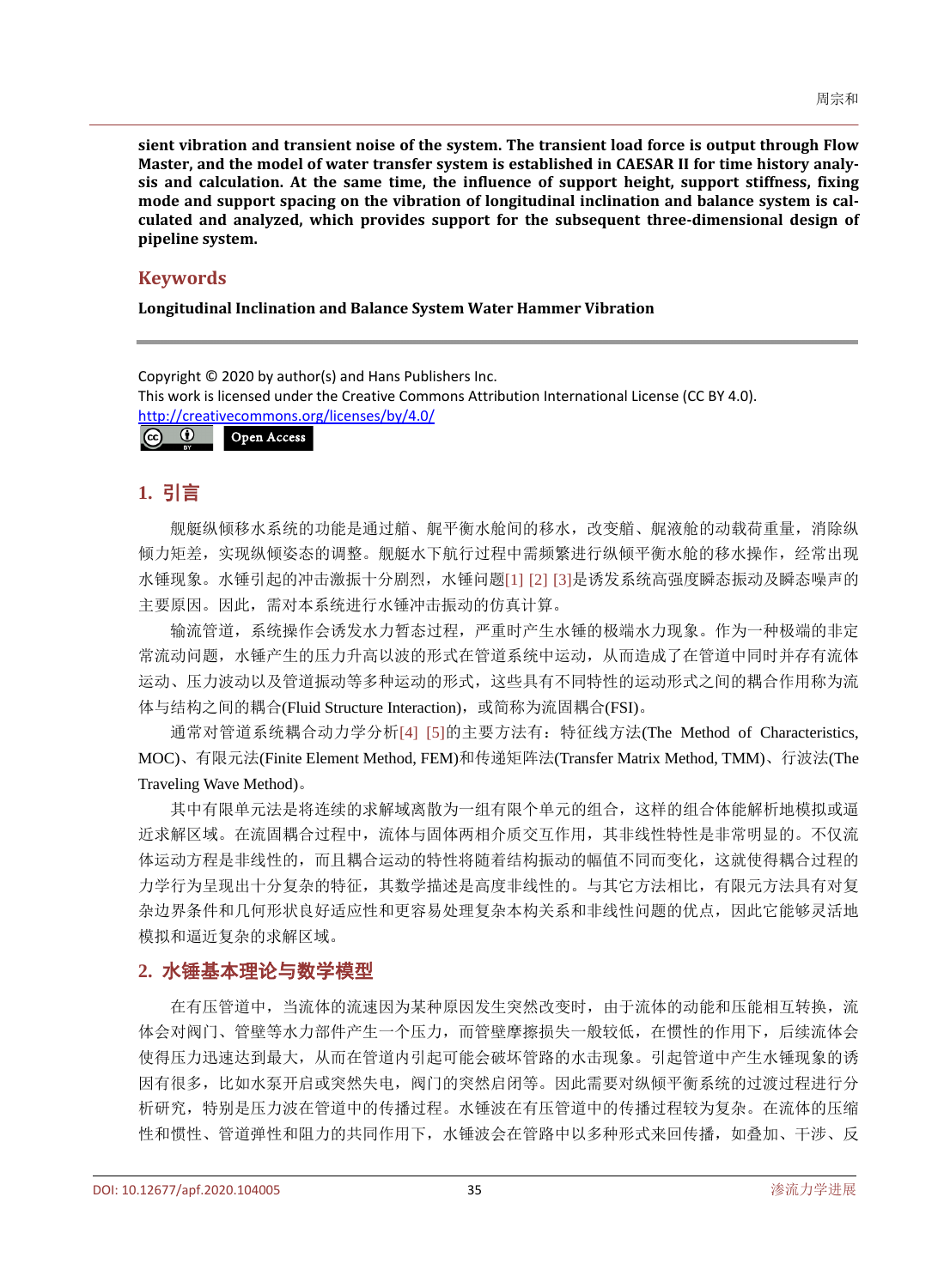射,直至水锤波消散达到稳定。所以主要利用特征线法对纵倾平衡系统的水力过渡过程进行计算,这里 主要介绍相关的基本理论和公式推导。

## **2.1.** 水锤基本方程

水锤基本方程包含两个方程:运动方程和连续性方程。运动方程是基于流体的动量守恒定律,连续 性方程是基于流体的质量守恒定律。

#### **2.1.1.** 运动方程

<span id="page-2-0"></span>[如图](#page-2-0) 1 所示,假设有一团微小流体,长度为 ∆*x* ,横截面积为 *A*,离基准线高度为 *Z*,压力为 *H*,且 流体的原始运动方向与 *x* 坐标轴的正方向相反,管道与水平基准线的夹角为水锤发生点为<sup>α</sup> ,直径为 *D*, 摩擦应力为 *τ*0,水锤发生在坐标原点。



**Figure 1.** Forces on small water bodies 图 **1.** 微小水体上的作用力

对微小水体进行受力分析,其受到上下表面的压力,管道的摩擦力和重力的作用,根据牛顿第二定 律:

$$
-\frac{\partial (H - Z) \cdot \Delta x A}{\partial x} - \rho g \Delta x \sin \alpha - \tau_0 \pi D \Delta x = \rho A \Delta x \frac{dV}{dt}
$$
 (2.1)

由于:

$$
\frac{dV}{dt} = \frac{\partial V}{\partial t} + \frac{\partial V}{\partial x}\frac{\partial x}{\partial t} = \frac{\partial V}{\partial t} + V\frac{\partial V}{\partial x}
$$
(2.2)

可将式 2.1 化简为:

$$
g\frac{\partial H}{\partial x} + V\frac{\partial V}{\partial x} + \frac{\partial V}{\partial t} + \frac{4\tau_0}{\rho D} = 0
$$
\n(2.3)

切应力 *τ*0的值在速度为定常时是不变的,按照 Darcy-Weisbach 公式,即得到:

$$
\tau_0 = \frac{1}{8} \rho f V^2 \tag{2.4}
$$

式中 *f* 为摩阻系数。将式 2.4 代入式 2.3 中即可得:

$$
\frac{\partial H}{\partial x} + \frac{V}{g} \frac{\partial V}{\partial x} + \frac{1}{g} \frac{\partial V}{\partial t} + \frac{fV}{2gD} |V| = 0
$$
\n(2.5)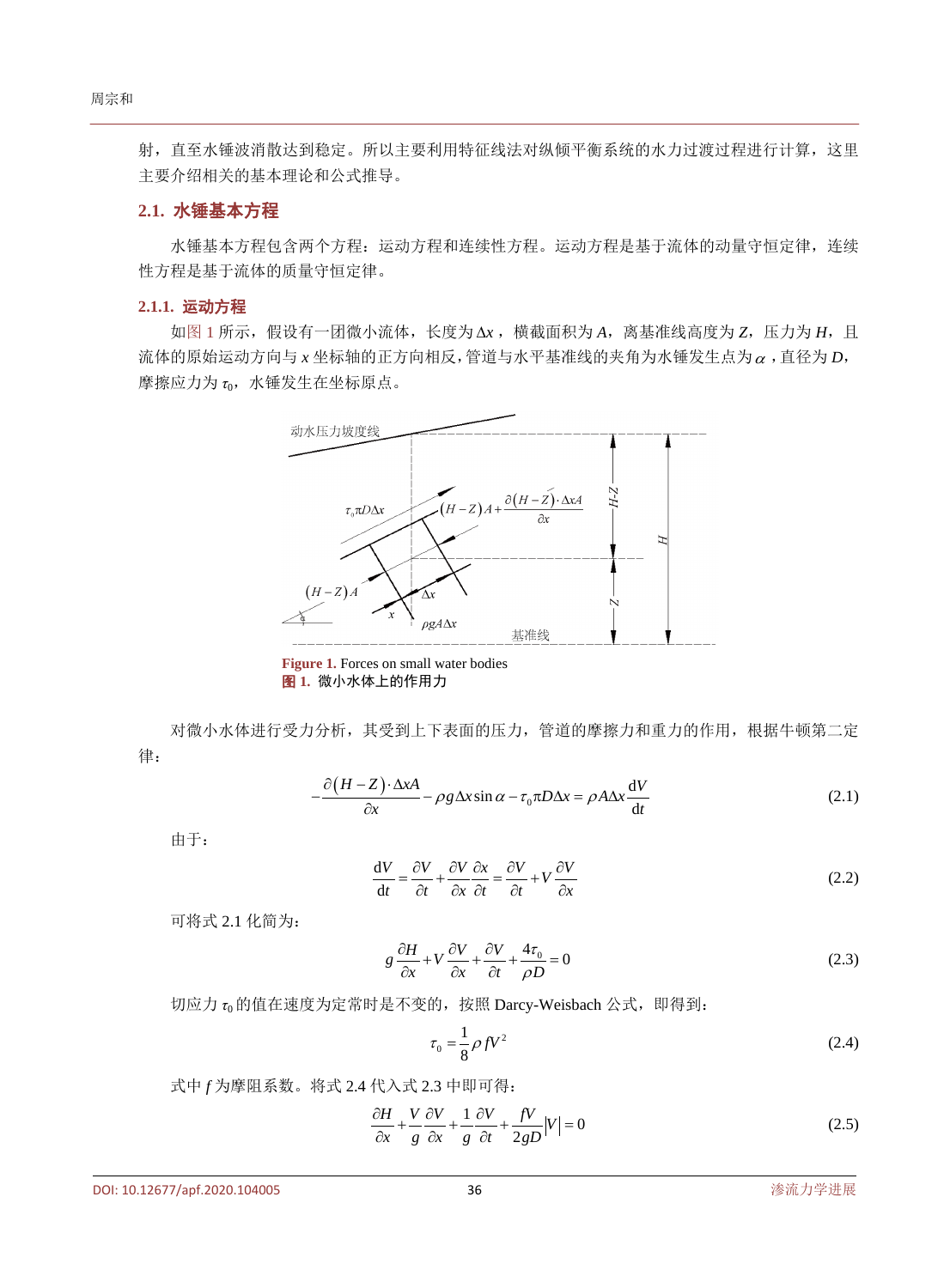式 2.5 被称为水锤运动方程。

#### **2.1.2.** 连续性方程

仍利[用图](#page-2-0) 1,根据质量守恒定律:d*t* 时段内流入与流出控制体的流体质量差等于同一时段此控制体 流体质量的变化量,即:

$$
-\frac{\partial}{\partial x}(\rho A V dt) dx = \frac{\partial}{\partial t}(\rho A dx) dt
$$
 (2.6)

整理得:

$$
\frac{\partial(\rho A)}{\partial t} + \frac{\partial(\rho A V)}{\partial x} = 0
$$
\n(2.7)

在产生水锤时,流体断面积 *A*、流体密度 <sup>ρ</sup> 、以及截面平均流速 *V* 都是关于 *x* 和 *t* 的函数,可对式 2.7 化简整理为:

$$
-\frac{\partial V}{\partial x} = \frac{1}{A} \frac{dA}{dt} + \frac{1}{\rho} \frac{d\rho}{dt}
$$
 (2.8)

将式 2.8 继续简化可得:

$$
\frac{\partial H}{\partial t} + V \frac{\partial H}{\partial x} + \frac{a^2}{g} \frac{\partial V}{\partial x} = 0
$$
\n(2.9)

式中:*H*——管道中流体的压力水头(m);

*V*——管道中流体的流速(m/s);

 $\alpha$  ——水锤波波速(m/s)。

一般而言:

$$
\frac{\partial H}{\partial x} \ll \frac{\partial H}{\partial t} \tag{2.10}
$$

所以式 2.9 可以继续化简为:

$$
\frac{\partial H}{\partial t} + \frac{a^2}{g} \frac{\partial V}{\partial x} = 0
$$
\n(2.11)

式 2.9 和 2.11 均为水锤的连续性方程。

### **3.** 系统建模

纵倾移水系统包含直管、弯管、阀门以及支承架等主要元件。计算结果精确度的关键在于合理地确 定力学模型中每个元件的弹性与惯性性质。

为了保证模型的准确性,建模时遵守以下原则:凡是由地面支承的管线,无论覆土与否,直径大于 300 mm 的管道, 节点之间的距离小于等于 20 倍的管道直径; 而对于直径小于等于 300 mm 的管道, 节 点之间的距离不大于 30 倍管道直径。对于有管架约束的管道,管段节点均划分在管架处,否则管架间的 节点将因为重量无承载而产生错误的纵向位移。

对于建立的模型进行分析、比对和调整,保证建立模型的准确,并且确保各管路运行的安全与稳定。 整体系统模型[如图](#page-4-0) 2 所示,其中阀门与法兰模型[如图](#page-4-1) 3 所示。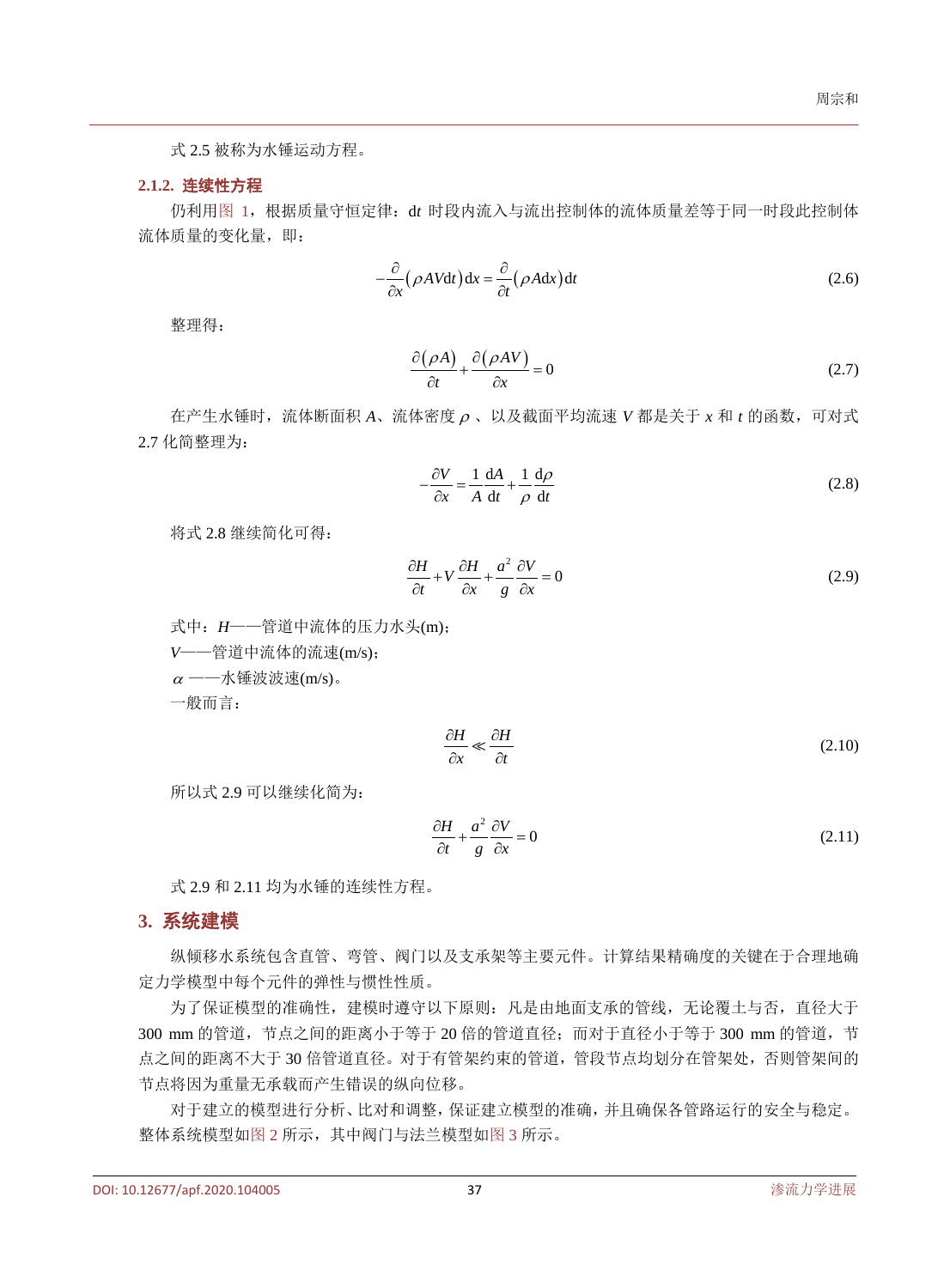<span id="page-4-0"></span>

图 **3.** 法兰——阀门模型

## <span id="page-4-1"></span>**4.** 纵倾移水系统水锤激振时间历程分析

首先运用 FLOWMASTER 输出瞬态载荷力,得到不同时刻下的各管段水锤力数值。进而在 CAESAR II 中建立纵倾移水系统模型,进行模态分析,确定系统的固有频率与模态振型。将 FLOWMASTER 中得 到的水锤力输入到计算模型中,并设置水锤力方向,进行工况组合,完成时间历程计算。

针对不同移水方向、移水压力、阀门启闭时间,选取了移水压力 0.8 MPa,移水方向艏向艉,关阀时 间 1 s 的工况, 此次重点关注球阀前后法兰与支架的振动情况, 将阀前法兰、阀后法兰、阀前支撑、阀后 支撑四处节点各时刻、各方向的位移数据分别输出。CAESAR II 原始计算结果[如图](#page-5-0) 4 所示,此时阀前支 撑、法兰位移如[下表](#page-4-2) 1 左侧两栏, 阀后冲击峰值压力为 4.87 MPa, 此时阀后支撑、法兰位移为右侧两栏。 阀门处水锤荷载和重力荷载共同作用下的位移变形和应力云图如图 [5~8](#page-5-1) 所示。

| 位移方向 | 阀前支撑位移/mm | 阀前法兰位移/mm | 阀后法兰位移/mm | 阀后支撑位移/mm |
|------|-----------|-----------|-----------|-----------|
| DX   | 35.72     | 34.84     | $-21.58$  | $-11.76$  |
| DY   | 5.21      | 3.44      | 0.91      | 1.72      |
| DZ.  | $-0.11$   | $-1.54$   | $-0.15$   | $-4.32$   |

#### <span id="page-4-2"></span>**Table 1.** Displacement under maximum impact pressure 表 **1.** 受最大冲击压力时位移

## **5.** 管系振动影响因素研究

#### **5.1.** 支撑高度

以移水压力 0.8 MPa, 艏向艉移水, 1 s 关阀的工况为例, 分别取支撑高度为 520 mm、1020 mm (实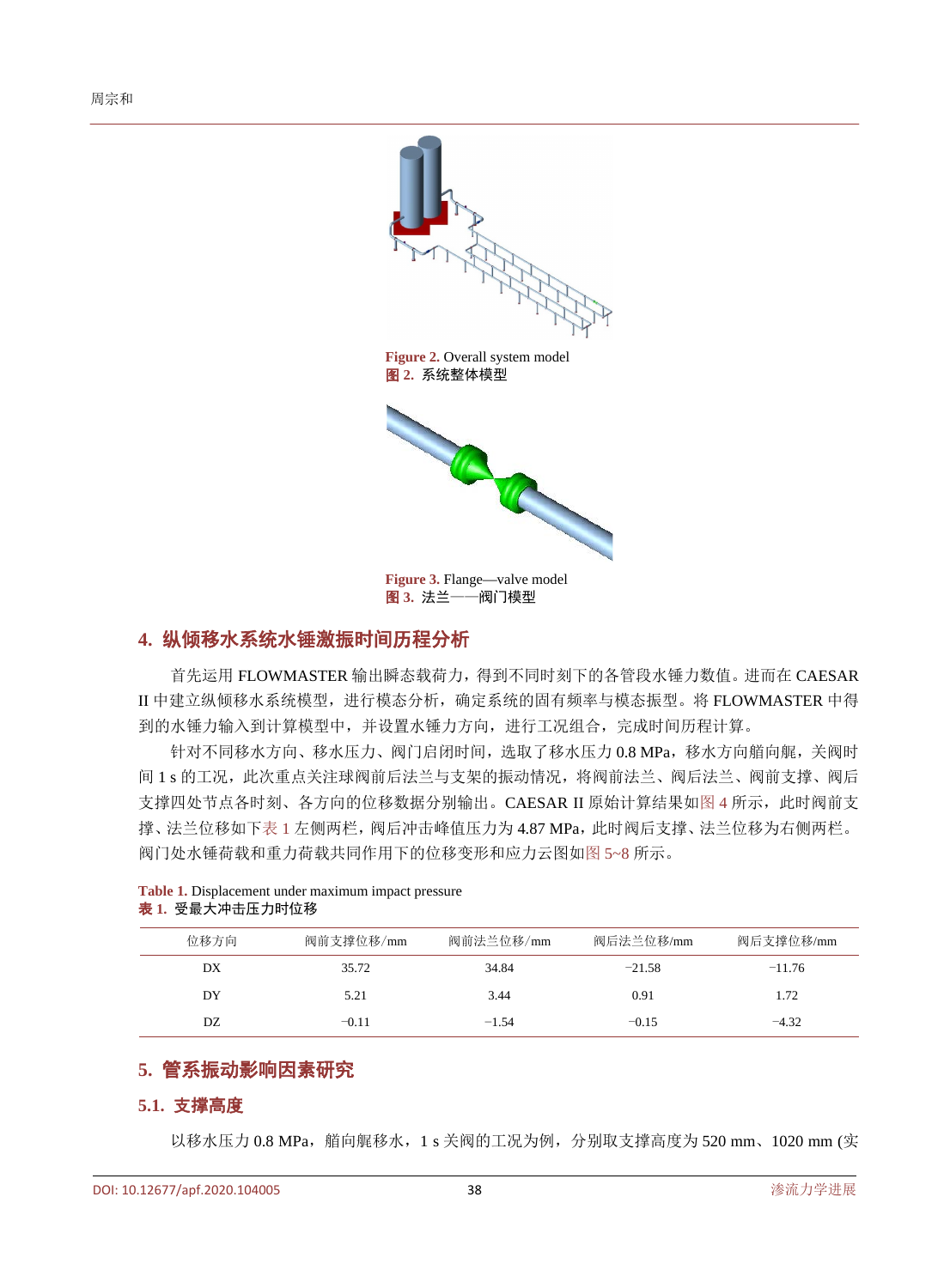<span id="page-5-0"></span>际高度)、1520 mm 的三种情况,计算阀前支撑、阀前法兰、阀后法兰、阀后支撑最大位移的大小,结果 如下表 [2~4](#page-6-0)。由计算结果可见,支撑高度对管系振动存在影响,支撑越高,管系振动越大。

| 220 | 40.0481  | 17.6942            | $-2.5927$          | $-0.8265$          | 0.3550             | 0.0179             |
|-----|----------|--------------------|--------------------|--------------------|--------------------|--------------------|
|     | 15900 ms | $16000 \text{ ms}$ | 23500 ms           | $16000 \text{ ms}$ | $16000 \text{ ms}$ | 23500 ms           |
| 230 | 40.1483  | 17.3969            | $-3.8012$          | $-0.7538$          | 0.0808             | $-0.0852$          |
|     | 15900 ms | $16000 \text{ ms}$ | 16000 ms           | $16000 \text{ ms}$ | $16000 \text{ ms}$ | $16000 \text{ ms}$ |
| 240 | 40.2485  | 16.0561            | $-4.0327$          | $-0.6811$          | 0.0153             | $-0.2341$          |
|     | 15900 ms | 16000 ms           | $16000 \text{ ms}$ | $16000 \text{ ms}$ | $16000 \text{ ms}$ | 16000 ms           |
| 243 | 40.2489  | 15.7698            | $-4.0513$          | $-0.6808$          | 0.0156             | $-0.2349$          |
|     | 15900 ms | 16000 ms           | 16000 ms           | 16000 ms           | 16000 ms           | $16000 \text{ ms}$ |
| 246 | 40.2502  | 14.9377            | $-4.1075$          | $-0.6799$          | 0.0171             | $-0.2374$          |
|     | 15900 ms | $16000 \text{ ms}$ | 16000 ms           | $16000 \text{ ms}$ | 16000 ms           | 16000 ms           |
| 250 | 40.2506  | 14.6472            | $-4.1284$          | $-0.6796$          | 0.0179             | $-0.2383$          |
|     | 15900 ms | $16000 \text{ ms}$ | 16000 ms           | $16000 \text{ ms}$ | 16000 ms           | 16000 ms           |
| 260 | 40.2417  | 13.8958            | $-4.2654$          | $-0.6566$          | 0.0958             | $-0.3098$          |
|     | 15900 ms | 16000 ms           | 16000 ms           | 16000 ms           | 16000 ms           | 16000 ms           |

**Figure 4.** Original calculation results

<span id="page-5-1"></span>图 **4.** 原始计算结果



Figure 5. Peak vibration displacement deformation of water hammer in front of valve 图 **5.** 阀前水锤峰值振动位移变形



Figure 6. Peak vibration displacement deformation of water hammer behind valve 图 **6.** 阀后水锤峰值振动位移变形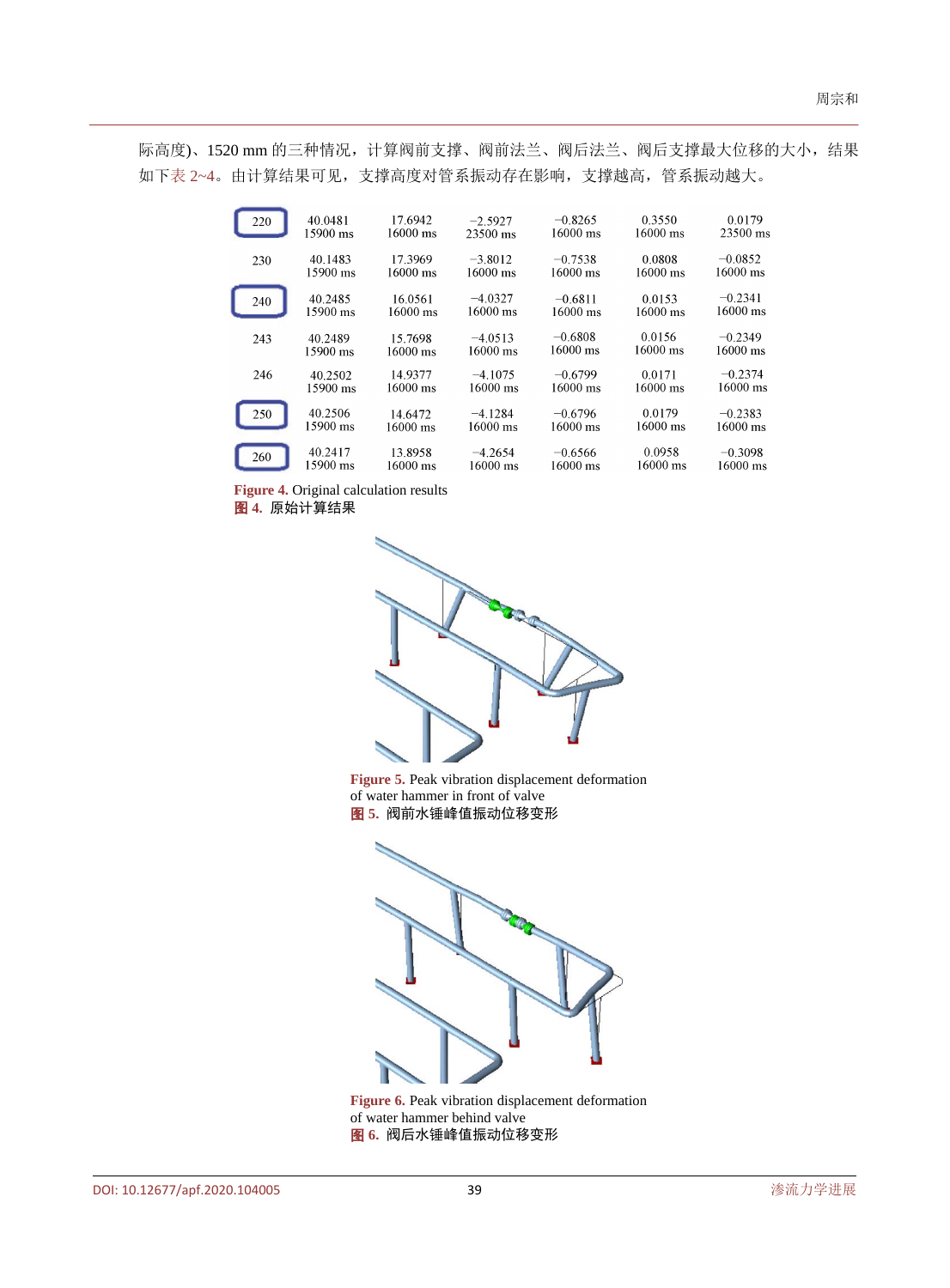



**Figure 8.** Cloud chart of peak stress of water hammer behind valve 图 **8.** 阀后水锤峰值应力云图

<span id="page-6-0"></span>**Table 2.** Maximum displacement of flange and support near valve at 520 mm height 表 **2.** 高度 520 mm 下阀门附近法兰、支撑最大位移

| 位移方向 | 阀前支撑位移/mm | 阀前法兰位移/mm | 阀后法兰位移/mm | 阀后支撑位移/mm |
|------|-----------|-----------|-----------|-----------|
| DX   | 27.2116   | 27.4145   | 27.4166   | 27.4081   |
| DY   | 6.6667    | 6.8459    | 6.4122    | 6.1443    |
| DZ.  | $-2.3854$ | $-2.9804$ | $-3.0819$ | $-3.1765$ |

**Table 3.** Maximum displacement of flange and support near valve at 1020 mm height 表 **3.** 高度 1020 mm 下阀门附近法兰、支撑最大位移

| 位移方向 | 阀前支撑位移/mm | 阀前法兰位移/mm | 阀后法兰位移/mm | 阀后支撑位移/mm |
|------|-----------|-----------|-----------|-----------|
| DX   | 40.0481   | 40.2485   | 40.2506   | 40.2417   |
| DY   | 17.6942   | 16.0561   | 14.6472   | 13.8958   |
| DZ.  | $-2.5927$ | $-4.0327$ | $-4.1284$ | $-4.2654$ |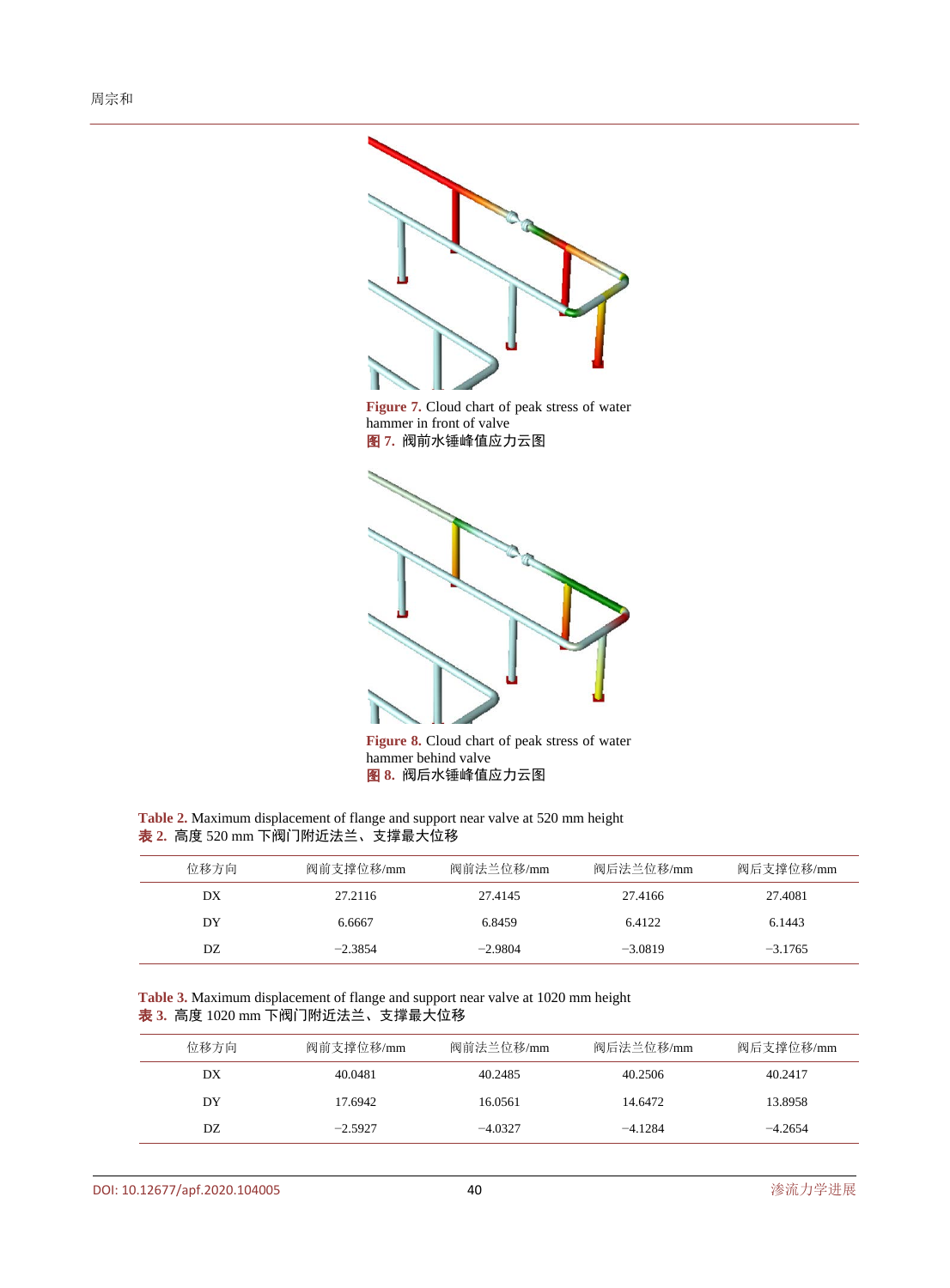| 位移方向 | 阀前支撑位移/mm | 阀前法兰位移/mm | 阀后法兰位移/mm | 阀后支撑位移/mm |
|------|-----------|-----------|-----------|-----------|
| DX   | 66.7454   | 66.9352   | 66.9371   | 66.9271   |
| DY   | 36.9725   | 29.9179   | 26.0315   | 24.0797   |
| DZ   | $-2.8573$ | $-4.8050$ | $-4.8418$ | $-4.9892$ |

**Table 4.** Maximum displacement of flange and support near valve at 1520 mm height 表 **4.** 高度 1520 mm 下阀门附近法兰、支撑最大位移

## **5.2.** 支撑刚度

以移水压力 0.8 MPa, 艏向艉移水, 1 s 关阀的工况为例, 分别取支撑刚度为 1000 N/cm、2500 N/cm (实际刚度)、5000 N/cm、10000 N/cm 的情况,计算阀前支撑、阀前法兰、阀后法兰、阀后支撑最大位移 的大小,结果如下表 [5~8](#page-7-0)。可见支撑刚度越大,则管系的振动越小。

<span id="page-7-0"></span>**Table 5.** Maximum displacement of flange and support near valve under 1000 N/cm stiffness 表 **5.** 刚度 1000 N/cm 下阀门附近法兰、支撑最大位移

| 位移方向 | 阀前支撑位移/mm | 阀前法兰位移/mm  | 阀后法兰位移/mm  | 阀后支撑位移/mm  |
|------|-----------|------------|------------|------------|
| DX   | 71.5300   | 71.7177    | 71.7194    | 71.7091    |
| DY   | 33.0881   | 26.7508    | 23.0316    | 21.1437    |
| DZ.  | $-6.2668$ | $-10.9019$ | $-12.1852$ | $-12.8819$ |

**Table 6.** Maximum displacement of flange and support near valve under 2500 N/cm stiffness 表 **6.** 刚度 2500 N/cm 下阀门附近法兰、支撑最大位移

| 位移方向 | 阀前支撑位移/mm | 阀前法兰位移/mm | 阀后法兰位移/mm | 阀后支撑位移/mm |
|------|-----------|-----------|-----------|-----------|
| DX   | 40.0481   | 40.2485   | 40.2506   | 40.2417   |
| DY   | 17.6942   | 16.0561   | 14.6472   | 13.8958   |
| DZ   | $-2.5927$ | $-4.0327$ | $-4.1284$ | $-4.2654$ |

**Table 7.** Maximum displacement of flange and support near valve under 5000 N/cm stiffness 表 **7.** 刚度 5000 N/cm 下阀门附近法兰、支撑最大位移

| 位移方向 | 阀前支撑位移/mm | 阀前法兰位移/mm | 阀后法兰位移/mm | 阀后支撑位移/mm |
|------|-----------|-----------|-----------|-----------|
| DX   | 28.1965   | 28.4007   | 28.4028   | 28.3945   |
| DY   | 10.9647   | 10.7194   | 10.0720   | 9.7020    |
| DZ.  | $-1.3368$ | $-1.8712$ | $-1.6235$ | $-1.6006$ |

**Table 8.** Maximum displacement of flange and support near valve under 10000 N/cm stiffness 表 **8.** 刚度 10000 N/cm 下阀门附近法兰、支撑最大位移

| 位移方向 | 阀前支撑位移/mm | 阀前法兰位移/mm | 阀后法兰位移/mm | 阀后支撑位移/mm |
|------|-----------|-----------|-----------|-----------|
| DX   | 21.2094   | 21.4151   | 21.4172   | 21.4092   |
| DY   | 6.6695    | 7.0416    | 6.7854    | 6.6151    |
| DZ.  | $-0.6972$ | $-0.9292$ | $-0.9000$ | $-0.8918$ |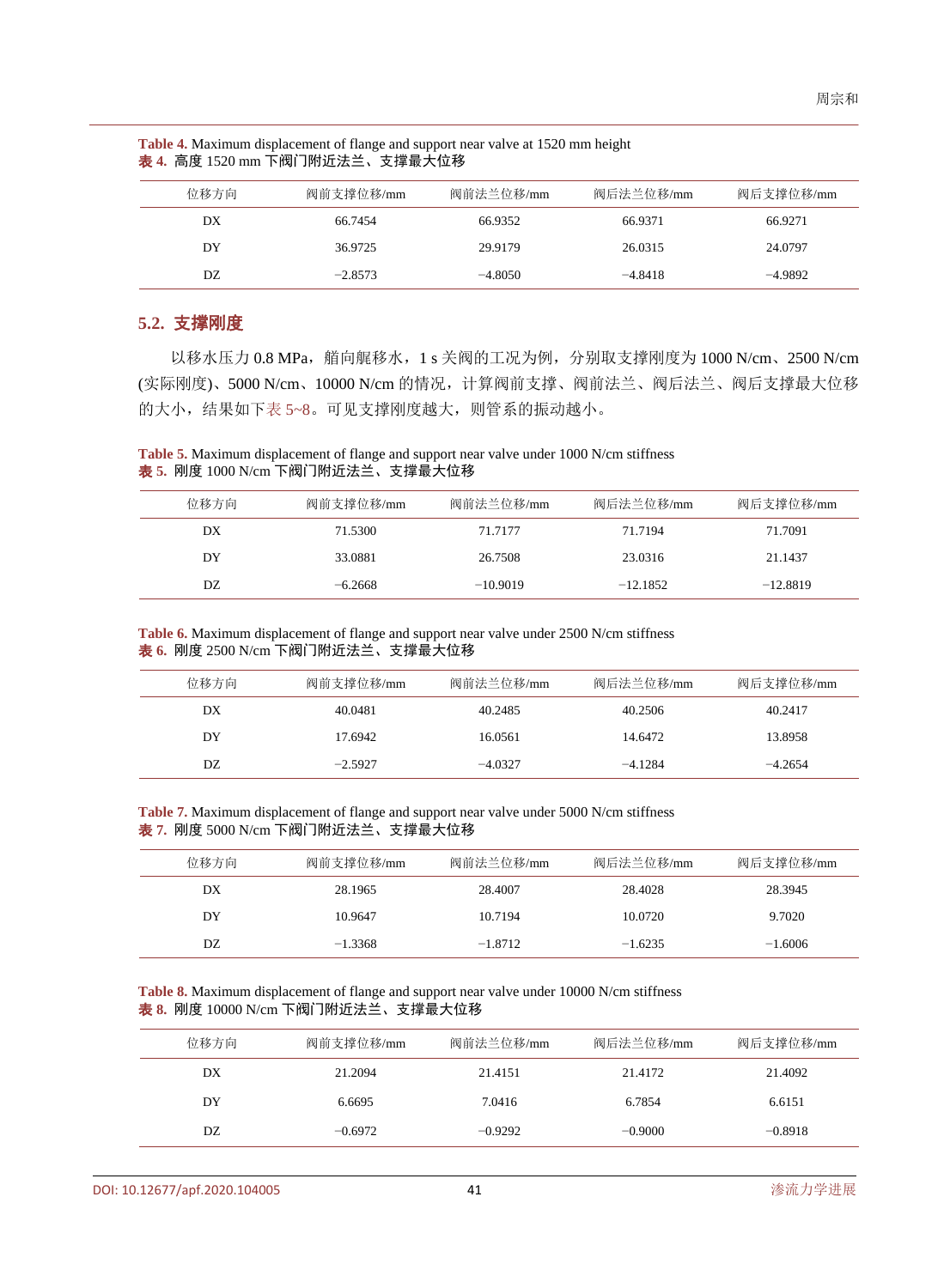## **5.3.** 固定方式

纵倾移水系统中,管道支撑均采用刚性管夹连接,限制管道的径向振动与竖直方向振动,对应 CAESAR II 模型中 Y 方向与 Z 方向。以移水压力 0.8 MPa, 艏向艉移水, 1 s 关阀的工况为例, 将管夹改 为固定支撑,限制轴向、径向与竖直方向位移,计算阀前支撑、阀前法兰、阀后法兰、阀后支撑最大位 移的大小,与原固定方式形成对比,结果如下表 [9~10](#page-8-0)。可见采取固定支撑后,管系振动减小。

<span id="page-8-0"></span>

| Table 9. Maximum displacement of flange and support near the valve when fixed support is adopted |  |  |
|--------------------------------------------------------------------------------------------------|--|--|
| <b>表 9.</b> 采取固定支撑时阀门附近法兰、支撑最大位移                                                                 |  |  |

| 位移方向 | 阀前支撑位移/mm | 阀前法兰位移/mm | 阀后法兰位移/mm | 阀后支撑位移/mm |
|------|-----------|-----------|-----------|-----------|
| DX   | 18.3536   | 18.5585   | 18.5607   | 18.5525   |
| DY   | 1.7181    | 2.3575    | 2.3230    | 2.2664    |
| DZ   | $-1.4766$ | $-1.7213$ | $-1.7060$ | $-1.6827$ |

**Table 10.** Maximum displacement of flange and support near valve when original support is adopted 表 **10.** 采取原有支撑时阀门附近法兰、支撑最大位移

| 位移方向 | 阀前支撑位移/mm | 阀前法兰位移/mm | 阀后法兰位移/mm | 阀后支撑位移/mm |
|------|-----------|-----------|-----------|-----------|
| DX   | 40.0481   | 40.2485   | 40.2506   | 40.2417   |
| DY   | 17.6942   | 16.0561   | 14.6472   | 13.8958   |
| DZ.  | $-2.5927$ | $-4.0327$ | $-4.1284$ | $-4.2654$ |

#### **5.4.** 支撑间隔

将 DN80 管段支撑间隔由 2 m 改为 4 m, 以移水压力 0.8 MPa, 艏向艉移水, 1 s 关阀的工况为例。 计算阀前支撑、阀前法兰、阀后法兰、阀后支撑最大位移的大小,与原支撑间隔形成对比,结果如[下表](#page-8-1) [11~12](#page-8-1)。可见支撑间隔越大,管系振动幅度越大。

<span id="page-8-1"></span>**Table 11.** Maximum displacement of flange and support near valve with support interval of 4 m 表 **11.** 支撑间隔 4 m 时阀门附近法兰、支撑最大位移

| 位移方向 | 阀前支撑位移/mm | 阀前法兰位移/mm  | 阀后法兰位移/mm  | 阀后支撑位移/mm  |
|------|-----------|------------|------------|------------|
| DX   | 76.5155   | 76.7144    | 76.7164    | 76.7078    |
| DY   | 31.6986   | 25.7681    | 22.2901    | 20.5120    |
| DZ   | $-5.2895$ | $-15.1972$ | $-15.8350$ | $-16.0036$ |

**Table 12.** Maximum displacement of flange and support near valve when original support is adopted 表 **12.** 采取原有支撑时阀门附近法兰、支撑最大位移

| 位移方向 | 阀前支撑位移/mm | 阀前法兰位移/mm | 阀后法兰位移/mm | 阀后支撑位移/mm |
|------|-----------|-----------|-----------|-----------|
| DX   | 40.0481   | 40.2485   | 40.2506   | 40.2417   |
| DY   | 17.6942   | 16.0561   | 14.6472   | 13.8958   |
| DZ   | $-2.5927$ | $-4.0327$ | $-4.1284$ | $-4.2654$ |